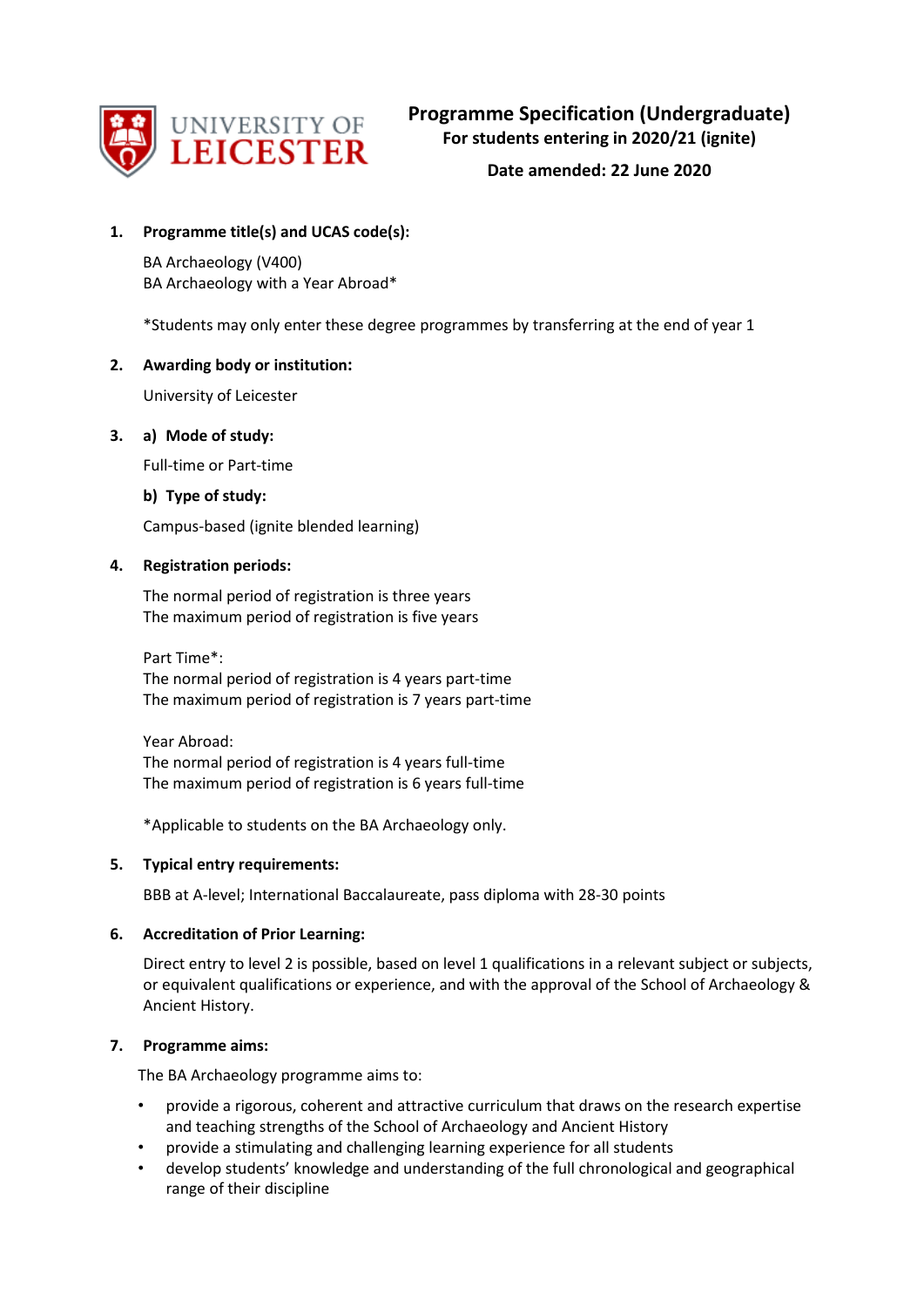- develop students' abilities to apply archaeological theories, techniques, and concepts to analyse and explain specific periods and themes in archaeology
- enable students to demonstrate a variety of approaches used by archaeologists to understand past societies
- enable students to develop and demonstrate a range of skills necessary for the study of archaeology
- enable students to develop and demonstrate a range of transferable skills necessary for successful career development and a lifetime of effective independent learning.

In addition, the Year Abroad aims to:

- expand and broaden the curriculum through engagement with alternative academic traditions
- further deepen students' understanding of the specific periods and themes in Archaeology through study in a different academic context
- develop and enhance students' independence, confidence and global outlook
- reinforce the importance of internationalisation

## **8. Reference points used to inform the programme specification:**

- [QAA Benchmarking Statement](http://www.qaa.ac.uk/en/Publications/Documents/SBS-archaeology-14.pdf) for Archaeology (2014)
- [University of Leicester Learning and Teaching Strategy \(2016-2020\)](http://www2.le.ac.uk/offices/sas2/quality/learnteach)
- The Framework for Higher Education Qualifications in England, Wales and Northern Ireland
- University of Leicester Periodic Developmental Review Report
- University of Leicester Employability Strategy
- National Student Survey results
- First Destinations Data
- Graduate Survey
- External Examiners' reports (annual)

#### **9. Programme Outcomes:**

| <b>Intended Learning</b><br><b>Outcomes</b>                                   | <b>Teaching and Learning Methods</b>                                                                             | <b>How Demonstrated?</b>                                                                                                                                                                                                                                                                                                 |
|-------------------------------------------------------------------------------|------------------------------------------------------------------------------------------------------------------|--------------------------------------------------------------------------------------------------------------------------------------------------------------------------------------------------------------------------------------------------------------------------------------------------------------------------|
|                                                                               | (a) Discipline specific knowledge and competencies                                                               |                                                                                                                                                                                                                                                                                                                          |
|                                                                               | (i) Mastery of an appropriate body of knowledge                                                                  |                                                                                                                                                                                                                                                                                                                          |
| Demonstrate mastery of an<br>appropriate body of<br>archaeological knowledge. | Online lectures, tutorials,<br>seminars, directed reading,<br>independent research, resource-<br>based learning. | Essays; short-answer, multiple<br>choice and essay-based<br>examinations; a dissertation;<br>seminar presentations; posters;<br>wikis; weekly in-class quizzes;<br>computer-based exercises and<br>project work; contributions to<br>discussions; oral presentations;<br>problem-based exercises;<br>laboratory classes. |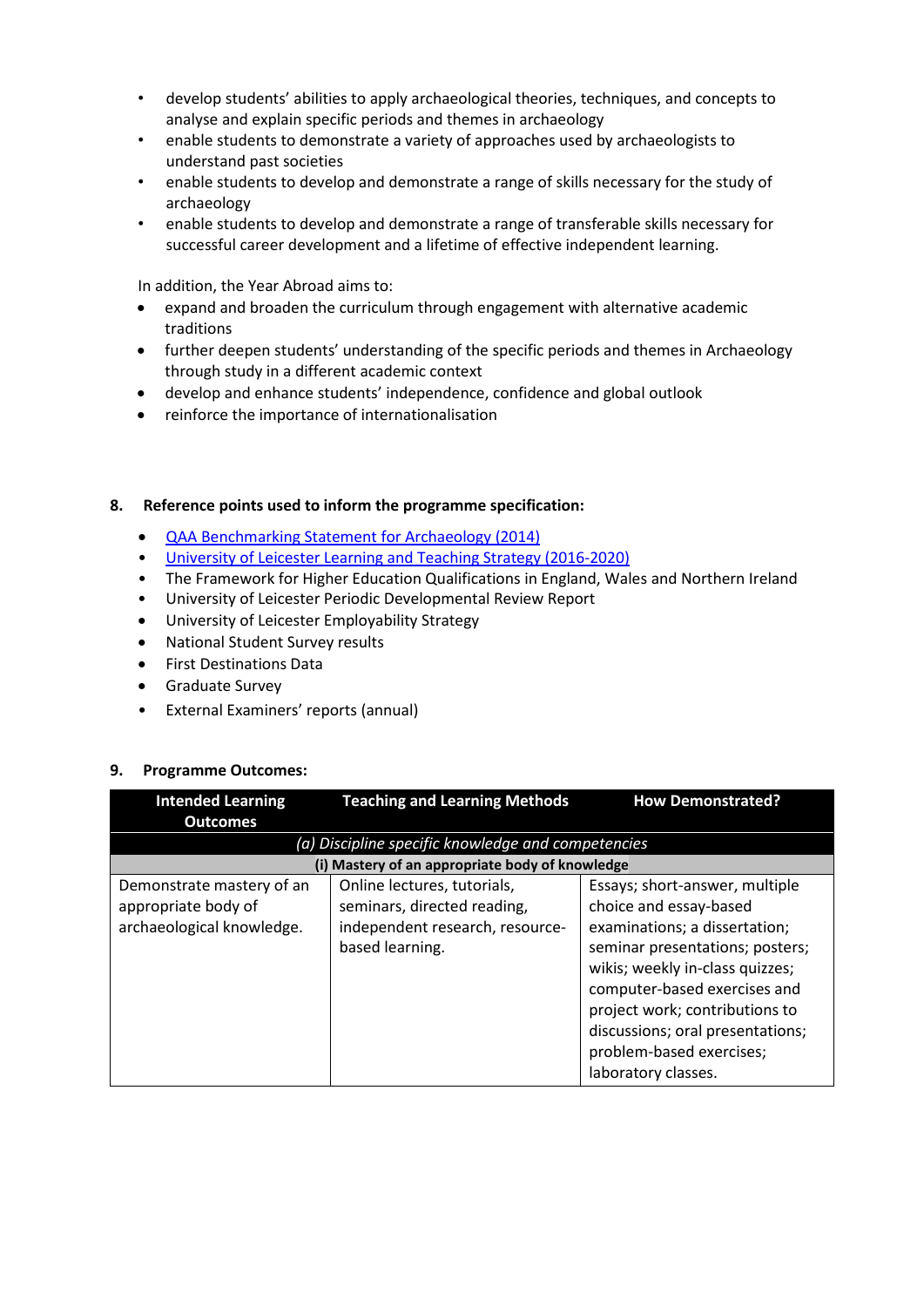| <b>Intended Learning</b>                                                                                                                                                                                                                                                                                                                                                                                    | <b>How Demonstrated?</b>                                                                                                                                                                                                                                                                                                                                                                                                                                                                                                            |                                                                                                                                                                                                                                                                                                                                                   |  |  |  |  |  |  |
|-------------------------------------------------------------------------------------------------------------------------------------------------------------------------------------------------------------------------------------------------------------------------------------------------------------------------------------------------------------------------------------------------------------|-------------------------------------------------------------------------------------------------------------------------------------------------------------------------------------------------------------------------------------------------------------------------------------------------------------------------------------------------------------------------------------------------------------------------------------------------------------------------------------------------------------------------------------|---------------------------------------------------------------------------------------------------------------------------------------------------------------------------------------------------------------------------------------------------------------------------------------------------------------------------------------------------|--|--|--|--|--|--|
| <b>Outcomes</b>                                                                                                                                                                                                                                                                                                                                                                                             |                                                                                                                                                                                                                                                                                                                                                                                                                                                                                                                                     |                                                                                                                                                                                                                                                                                                                                                   |  |  |  |  |  |  |
| Demonstrate understanding                                                                                                                                                                                                                                                                                                                                                                                   | (ii) Understanding and application of key concepts and techniques<br>Online lectures, tutorials,                                                                                                                                                                                                                                                                                                                                                                                                                                    | Essays; short-answer, multiple                                                                                                                                                                                                                                                                                                                    |  |  |  |  |  |  |
| of the complexity of<br>reconstructing the past, the<br>problematic and varied<br>nature of archaeological<br>evidence.                                                                                                                                                                                                                                                                                     | seminars, directed reading,<br>independent research,<br>computer-based practical<br>classes, team problem solving<br>exercises.                                                                                                                                                                                                                                                                                                                                                                                                     | choice and essay-based<br>examinations; a dissertation;<br>seminar presentations; posters;<br>wikis; weekly in-class quizzes;<br>computer-based exercises and                                                                                                                                                                                     |  |  |  |  |  |  |
| Demonstrate a variety of<br>approaches to<br>understanding, constructing<br>and interpreting the past.<br>Demonstrate comprehension                                                                                                                                                                                                                                                                         | Tutorials, seminars, independent<br>research, computer practical<br>classes, team problem solving<br>exercises.                                                                                                                                                                                                                                                                                                                                                                                                                     | project work; contributions to<br>discussions; oral presentations;<br>problem-based exercises;<br>laboratory classes.                                                                                                                                                                                                                             |  |  |  |  |  |  |
| of and practice in a variety of<br>archaeological practical<br>techniques.                                                                                                                                                                                                                                                                                                                                  | Fieldwork, survey and excavation<br>experience.                                                                                                                                                                                                                                                                                                                                                                                                                                                                                     | Participation in level 2 and 3<br>fieldwork and completion of<br>fieldwork reports.                                                                                                                                                                                                                                                               |  |  |  |  |  |  |
|                                                                                                                                                                                                                                                                                                                                                                                                             | (iii) Critical analysis of key issues                                                                                                                                                                                                                                                                                                                                                                                                                                                                                               |                                                                                                                                                                                                                                                                                                                                                   |  |  |  |  |  |  |
| Compare and analyse the<br>development of different<br>societies and cultures.<br>Analyse past human<br>societies through the<br>assessment of continuity and<br>change over extended time<br>spans.<br>Reflect critically on the<br>nature and theoretical basis<br>of Archaeology as a<br>discipline.<br>Present archaeological<br>problems and arguments in a<br>variety of written and oral<br>formats. | Online lectures, tutorials,<br>seminars, directed reading,<br>independent research, team<br>problem solving exercises.<br>Online lectures, tutorials,<br>seminars, directed reading,<br>independent research, team<br>problem solving exercises.<br>Tutorials, seminars, directed<br>reading, independent research,<br>team problem solving exercises.<br>(iv) Clear and concise presentation of material<br>Online lectures, tutorials,<br>seminars, directed reading,<br>independent research, team<br>problem solving exercises. | Essays; short-answer and essay-<br>based examinations; seminar<br>presentations; posters; wikis;<br>independent research projects;<br>contributions to discussions;<br>problem-based exercises.<br>Writing tasks (including<br>examinations, essays, wikis,<br>posters); seminar presentations;<br>contributions to discussions;<br>dissertation. |  |  |  |  |  |  |
|                                                                                                                                                                                                                                                                                                                                                                                                             | (v) Critical appraisal of evidence with appropriate insight                                                                                                                                                                                                                                                                                                                                                                                                                                                                         |                                                                                                                                                                                                                                                                                                                                                   |  |  |  |  |  |  |
| Develop and sustain<br>archaeological arguments,<br>formulating appropriate<br>questions and utilising<br>evidence.<br>Read, analyse, and reflect<br>critically archaeological<br>source materials and their<br>contexts, and on the variety<br>of such sources.                                                                                                                                            | Online lectures, tutorials,<br>seminars, directed reading,<br>independent research, team<br>problem solving exercises.<br>Tutorials, seminars, directed<br>reading, independent research,<br>computer-aided learning,<br>computer practical classes, team<br>problem solving exercises.                                                                                                                                                                                                                                             | Essays; essay-based<br>examinations; seminar<br>presentations; independent<br>research projects; contributions<br>to discussions; problem-based<br>exercises; dissertation.                                                                                                                                                                       |  |  |  |  |  |  |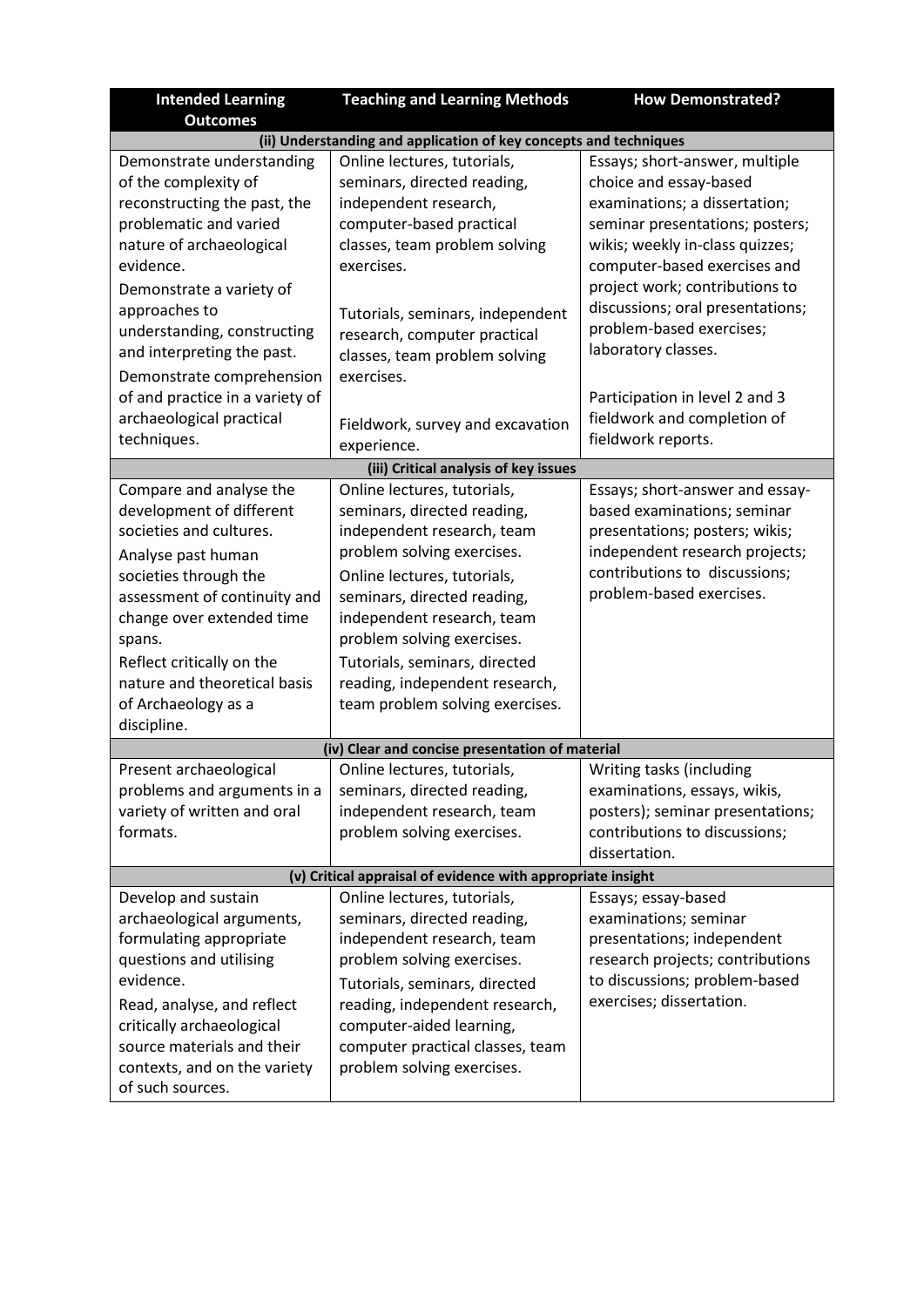| <b>Intended Learning</b><br><b>Outcomes</b>                                                                                                                                                                                                                                                                                  | <b>Teaching and Learning Methods</b>                                                                                                                   | <b>How Demonstrated?</b>                                                                                                                                                                  |
|------------------------------------------------------------------------------------------------------------------------------------------------------------------------------------------------------------------------------------------------------------------------------------------------------------------------------|--------------------------------------------------------------------------------------------------------------------------------------------------------|-------------------------------------------------------------------------------------------------------------------------------------------------------------------------------------------|
|                                                                                                                                                                                                                                                                                                                              | (vi) Other discipline specific competencies                                                                                                            |                                                                                                                                                                                           |
| Design, research, and<br>present a sustained and<br>independently conceived<br>piece of writing about an<br>archaeological problem.<br>Gain direct experience of<br>materials handling and<br>interpretation.<br>Develop understanding of<br>relevant disciplinary<br>guidelines, standards,<br>legislative and professional | Independent research, hands-on<br>practical classes, vocational<br>fieldwork training, Lectures,<br>Seminars, problem-solving<br>exercises, tutorials. | Independent research projects;<br>class-based practical handling<br>sessions; dissertation; fieldwork<br>reports.                                                                         |
| frameworks.                                                                                                                                                                                                                                                                                                                  |                                                                                                                                                        |                                                                                                                                                                                           |
|                                                                                                                                                                                                                                                                                                                              | (b) Transferable skills                                                                                                                                |                                                                                                                                                                                           |
|                                                                                                                                                                                                                                                                                                                              | (i) Oral communication                                                                                                                                 |                                                                                                                                                                                           |
| Demonstrate clarity, fluency<br>and coherence in oral<br>expression of archaeological<br>issues.<br>Participate effectively in                                                                                                                                                                                               | Seminars, tutorials, team<br>problem-solving exercises.                                                                                                | Seminar presentations;<br>contributions to discussions;<br>summative and formative oral<br>presentations.                                                                                 |
| group discussions.                                                                                                                                                                                                                                                                                                           |                                                                                                                                                        |                                                                                                                                                                                           |
|                                                                                                                                                                                                                                                                                                                              | (ii) Written communication                                                                                                                             |                                                                                                                                                                                           |
| Develop and sustain<br>arguments in a variety of<br>literary forms.<br>Demonstrate clarity, fluency<br>and coherence in written<br>expression of archaeological<br>issues.                                                                                                                                                   | Seminars, tutorials, team<br>problem-solving exercises,<br>independent research.                                                                       | Essays; essay-based<br>examinations; seminar<br>presentations; independent<br>research projects (including<br>group projects); posters;<br>contributions to discussions;<br>dissertation. |
|                                                                                                                                                                                                                                                                                                                              | (iii) Information technology                                                                                                                           |                                                                                                                                                                                           |
| Use IT effectively to support<br>their studies, including<br>bibliographic and archive<br>searches at national and<br>local level, data analysis and<br>written/visual presentation<br>of evidence.                                                                                                                          | Induction programme, computer<br>practical classes, independent<br>research.                                                                           | Coursework; independent<br>research projects; computer-<br>based exercises; problem-based<br>exercises; wikis; effective use of<br>VLE.                                                   |
|                                                                                                                                                                                                                                                                                                                              | (iv) Numeracy                                                                                                                                          |                                                                                                                                                                                           |
| Analyse archaeological data<br>using statistical and graphical<br>techniques.                                                                                                                                                                                                                                                | Seminars, online lectures,<br>practical classes; fieldwork<br>exercises.                                                                               | Research projects; computer-<br>based exercises (e.g. database<br>and spreadsheet); problem-based<br>exercises; fieldwork reports.                                                        |
| Be able to work                                                                                                                                                                                                                                                                                                              | (v) Team working                                                                                                                                       |                                                                                                                                                                                           |
| collaboratively to explore<br>archaeological issues and<br>arguments and to recognise<br>the value of working closely<br>with others.                                                                                                                                                                                        | Tutorials, seminars, team<br>problem-solving exercises, field<br>school, excavation training.                                                          | Seminar presentations;<br>contributions to discussions;<br>contributions to team problem<br>solving exercises; fieldwork<br>reports.                                                      |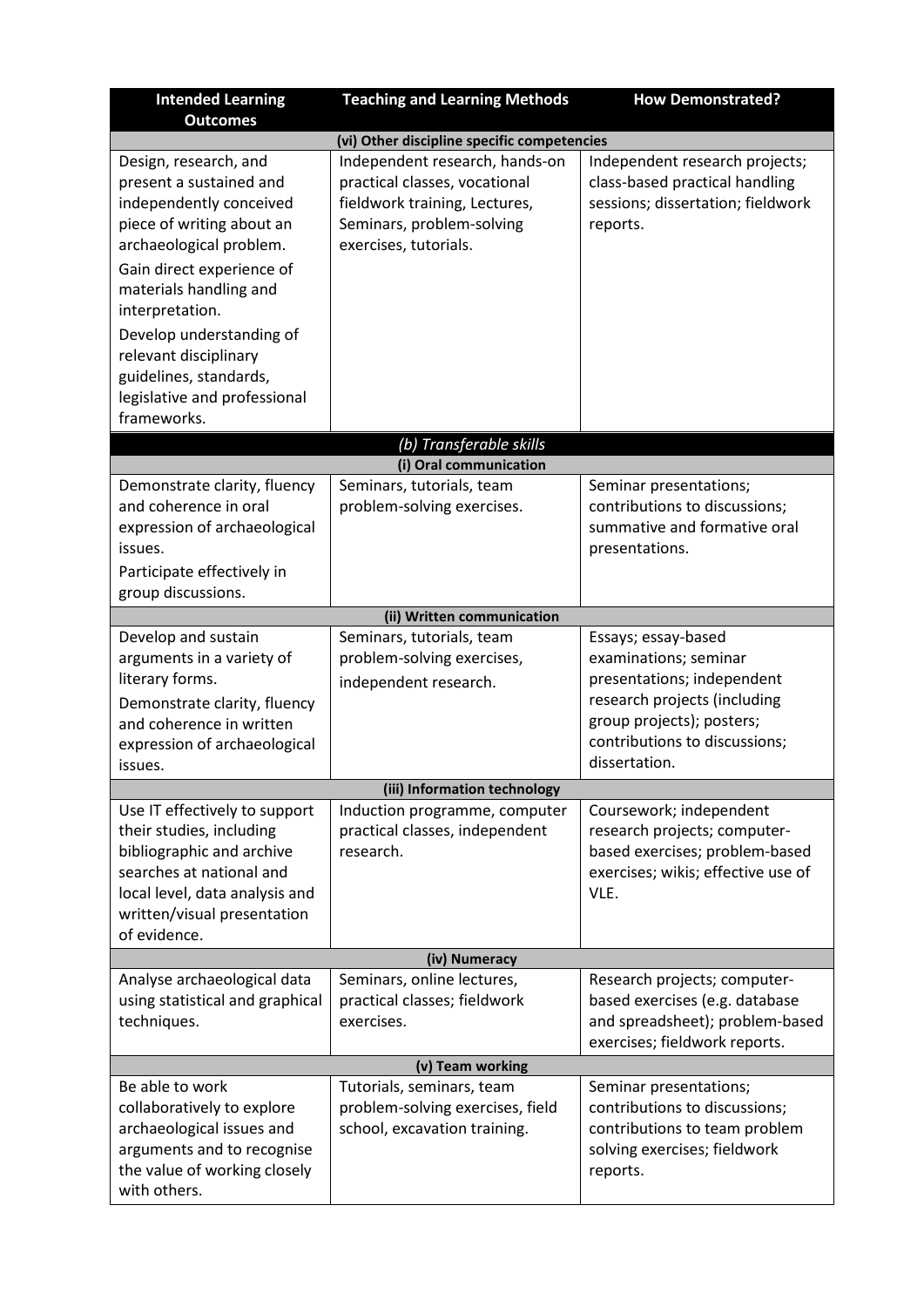| <b>Intended Learning</b><br><b>Outcomes</b>                                                                                                                                                                                                           | <b>Teaching and Learning Methods</b>                                                                                                                                           | <b>How Demonstrated?</b>                                                                                                                                                                                              |  |  |  |  |  |  |  |  |  |
|-------------------------------------------------------------------------------------------------------------------------------------------------------------------------------------------------------------------------------------------------------|--------------------------------------------------------------------------------------------------------------------------------------------------------------------------------|-----------------------------------------------------------------------------------------------------------------------------------------------------------------------------------------------------------------------|--|--|--|--|--|--|--|--|--|
|                                                                                                                                                                                                                                                       | (vi) Problem solving                                                                                                                                                           |                                                                                                                                                                                                                       |  |  |  |  |  |  |  |  |  |
| Address archaeological<br>problems in depth using<br>contemporary text and<br>material sources and<br>advanced secondary<br>literature.                                                                                                               | Tutorials, seminars, team<br>problem-solving exercises.                                                                                                                        | Essays; independent research<br>projects; computer-based<br>exercises; problem-based<br>exercises (group-based and<br>individual).                                                                                    |  |  |  |  |  |  |  |  |  |
|                                                                                                                                                                                                                                                       | (vii) Information handling                                                                                                                                                     |                                                                                                                                                                                                                       |  |  |  |  |  |  |  |  |  |
| Gather and deploy evidence<br>and data to find, retrieve,<br>sort and exchange new<br>information.                                                                                                                                                    | Tutorials, seminars, directed<br>reading, independent research,<br>computer practical classes, team<br>problem solving exercises.                                              | Essays; independent research<br>projects; wikis; computer-based<br>exercises; posters; problem-<br>based exercises; dissertation.                                                                                     |  |  |  |  |  |  |  |  |  |
|                                                                                                                                                                                                                                                       | (viii) Skills for lifelong learning                                                                                                                                            |                                                                                                                                                                                                                       |  |  |  |  |  |  |  |  |  |
| Demonstrate intellectual<br>independence through the<br>setting of research tasks and<br>the solving of archaeological<br>problems.<br>Reflect upon own learning<br>and achievements and plan<br>for personal, educational<br>and career development. | All of the above, particularly<br>independent research<br>Tutorials, career development<br>programmes, resource based<br>learning, personal development<br>planning programme. | All of the above, particularly first<br>year dedicated academic and<br>transferable skills straining; first<br>and second year group project<br>work; curriculum vitae; personal<br>tutor meetings; the dissertation. |  |  |  |  |  |  |  |  |  |

## **10. Progression points:**

This programme will follow the standard progression rules, as set out by Senate Regulation 5: regulations governing undergraduate programmes of study:

<http://www2.le.ac.uk/offices/sas2/regulations/documents/senatereg5-undergraduates>

In cases where a student has failed to meet a requirement to progress he or she will be required to withdraw from the course

## **11. Scheme of Assessment**

The programme complies with the standard scheme of award and classification set out in Senate [Regulation 5.](http://www2.le.ac.uk/offices/sas2/regulations/documents/senatereg5-undergraduates)

## **12. Special features:**

- The student learning experience is enhanced by a commitment to synergy between research and teaching.
- Students taking the BA will undertake a fieldwork module in the first year and will undertake compulsory fieldwork in the second year as well as study visits to local sites of archaeological interest.
- Students taking the BA have the option of a Year Abroad. The School participates in two exchange schemes: the first is based on a network of European universities (Erasmus scheme), the second involves links with Canadian and Australian Universities (Study Abroad Scheme).

## **13. Indications of programme quality**

Our research is regularly classed as 'world-leading' or 'internationally excellent', placing us in the top half-dozen Ancient History and Archaeology departments in the UK. We deliver undergraduate and master's teaching to the highest standards with National Student Survey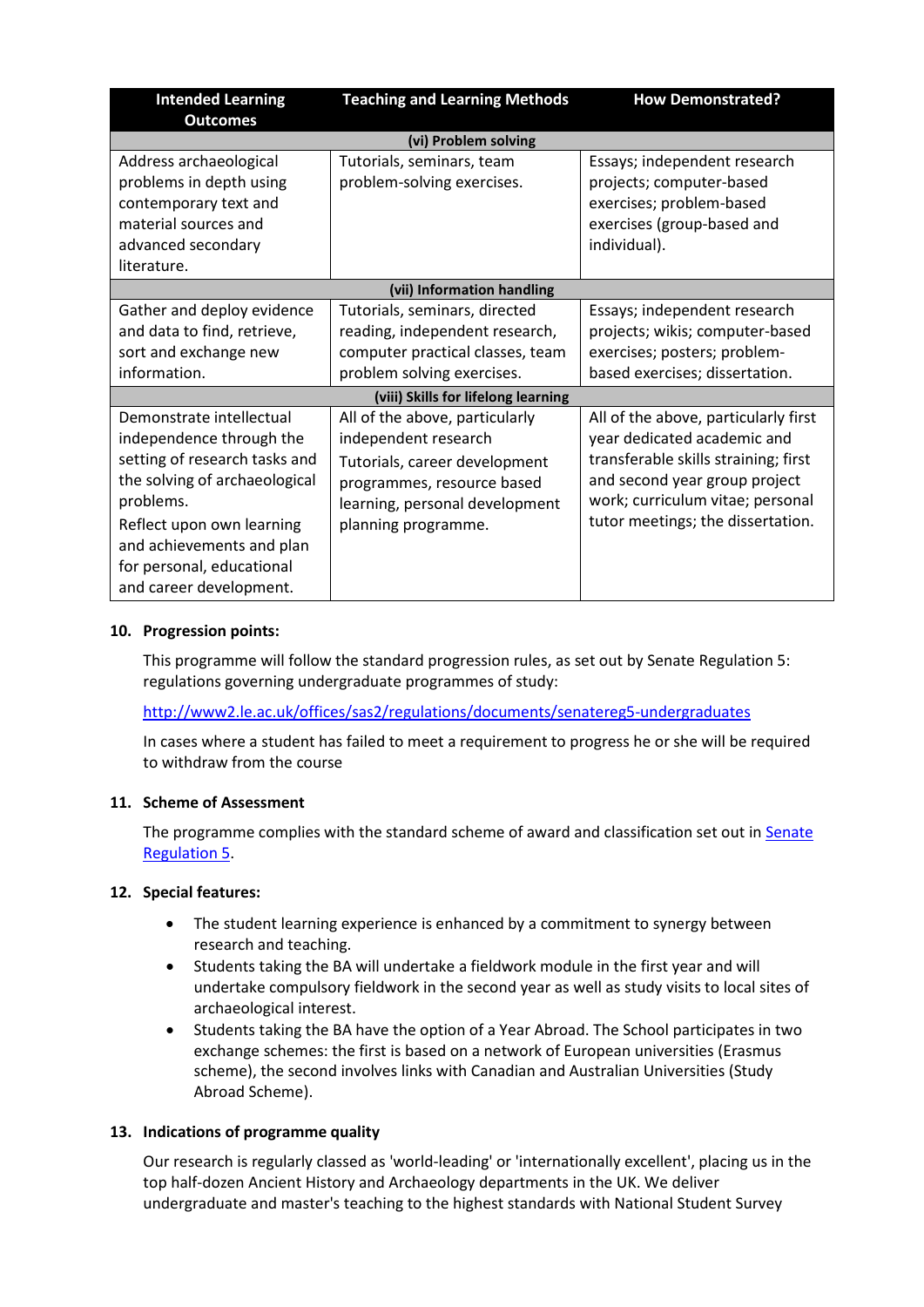feedback indicating outstanding student satisfaction. Graduates of this degree programme take postgraduate taught courses and pursue research degrees at Leicester and many other universities. Many take Master's courses at Leicester or elsewhere; many have entered teaching or archaeological careers; and many enter graduate employment soon after graduation.

## **14. External Examiner(s) reports**

The details of the External Examiner(s) for this programme and the most recent External Examiners' reports for this programme can be found [here.](https://exampapers.le.ac.uk/xmlui/)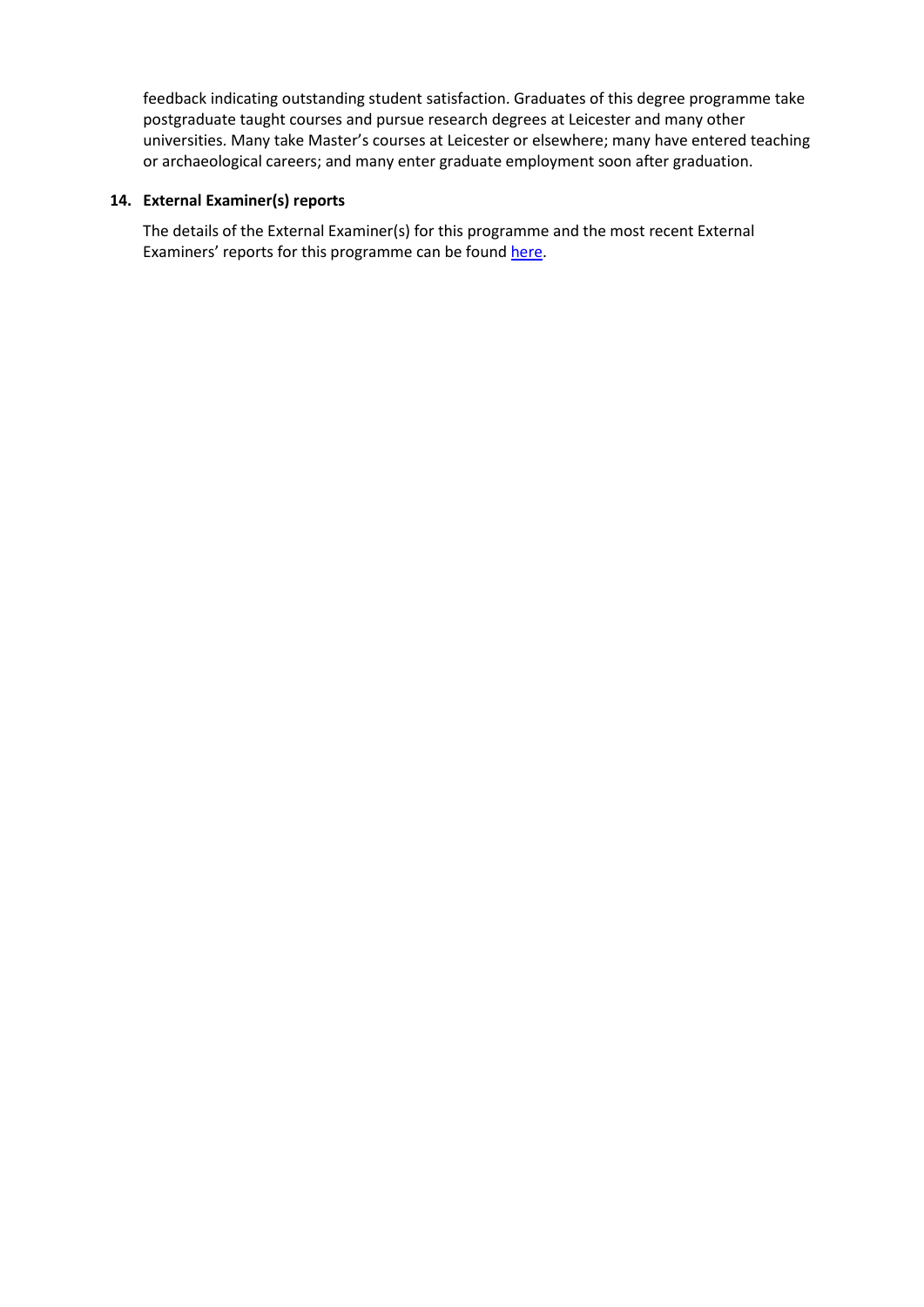# **BA ARCHAEOLOGY**

During their degree course, Honours students are normally required to complete a total of **8** weeks of fieldwork (including the Level 1 Fieldschool) to the satisfaction of the School.

#### **FIRST YEAR MODULES**

**Core Modules**

#### **SEMESTER 1**

|        |                                           |                                 | <b>Credits</b> |
|--------|-------------------------------------------|---------------------------------|----------------|
| AR1004 | Introduction to World Archaeology BC      |                                 | (15)           |
| AR1007 | Archaeology: the Essentials               |                                 | (15)           |
| AR1009 | Practical Aims and Methods in Archaeology |                                 | (15)           |
| AR1012 | Thinking through Things                   |                                 | (15)           |
|        |                                           | <b>Semester</b><br><b>Total</b> | 60             |

#### **SEMESTER 2**

#### **Core Modules**

|        |                                                             | <b>Credits</b> |
|--------|-------------------------------------------------------------|----------------|
| AR1005 | Introduction to World Archaeology AD                        | (15)           |
| AR1008 | Using Archaeological Evidence                               | (15)           |
| AR1010 | Making sense of the past (Critical Thinking in Archaeology) | (15)           |
| AR1013 | Debates in Contemporary Archaeological Research             | (15)           |
|        | <b>Semester</b>                                             | 60             |
|        | Total                                                       |                |

#### **SECOND YEAR MODULES**

#### **SEMESTER 1**

|        |                               | <b>Credits</b> |
|--------|-------------------------------|----------------|
| AR2044 | Fieldwork I (The Fieldschool) | (15)           |

#### **Optional Modules**

**Core Modules**

|        | <b>Total</b>                                            |      |
|--------|---------------------------------------------------------|------|
|        | <b>Semester</b>                                         | 60   |
| AR2034 | Living in Towns: Medieval and Post-Medieval Archaeology | (15) |
| AR2046 | Archaeology of the Roman Empire                         | (15) |
| AR2032 | The Archaeology of Prehistory                           | (15) |
| AR2008 | <b>Environmental Archaeology</b>                        | (15) |
|        | 45 credits of approved options in Archaeology:          | 45   |

#### **SEMESTER 2**

**Core Modules**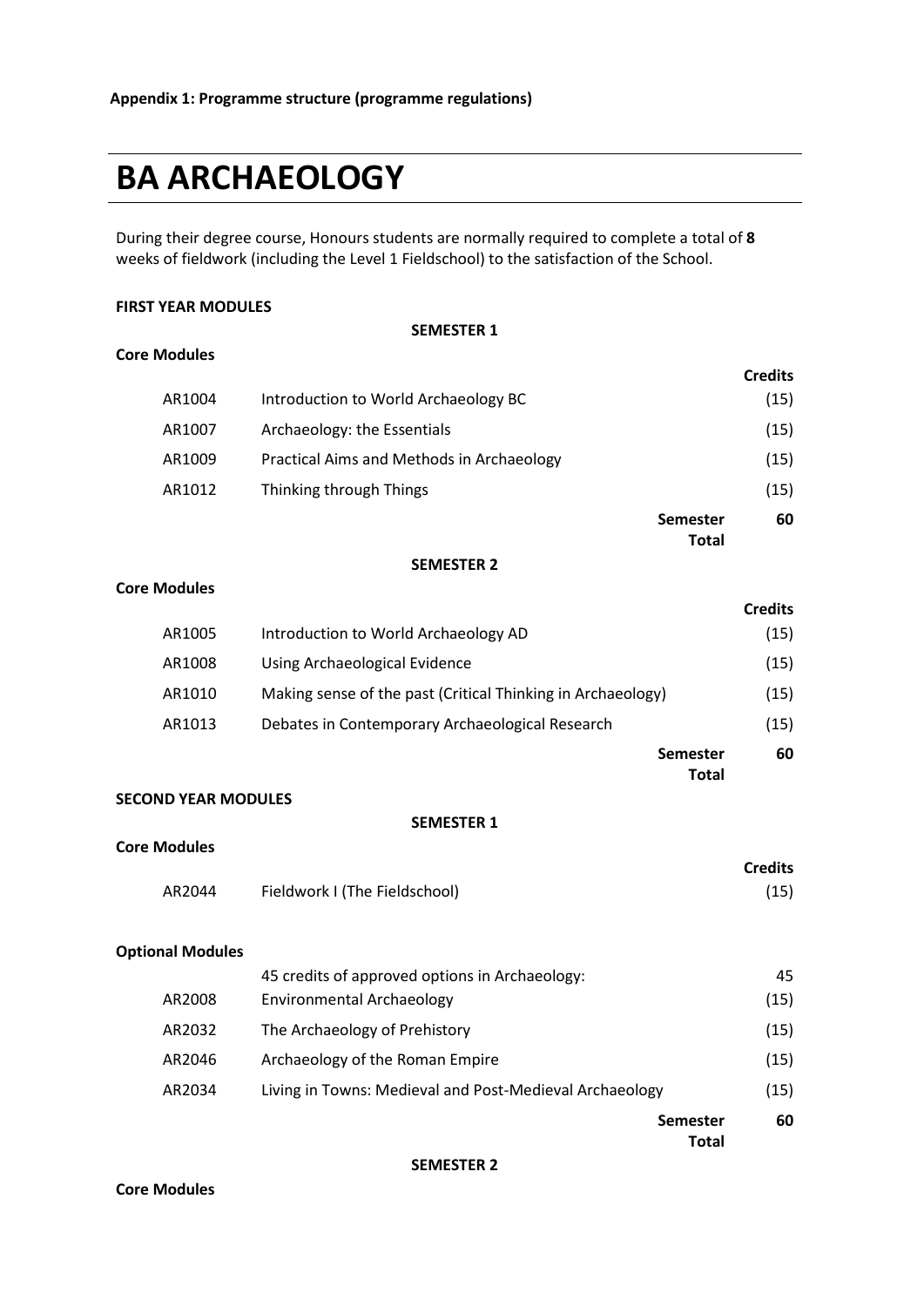|                         |                                                |                                 | <b>Credits</b> |
|-------------------------|------------------------------------------------|---------------------------------|----------------|
| AR2036                  | <b>Heritage Skills</b>                         |                                 | (15)           |
| AR2029                  | Theory and Archaeology                         |                                 | (15)           |
| <b>Optional Modules</b> |                                                |                                 |                |
|                         | 30 credits of approved options in Archaeology: |                                 | 30             |
| AR2031                  | <b>Artefact Analysis</b>                       |                                 | (15)           |
| AR2028                  | Archaeological Survey & Geomatics              |                                 | (15)           |
| AR2043                  | The Medieval Mediterranean World               |                                 | (15)           |
|                         |                                                | <b>Semester</b><br><b>Total</b> | 60             |

## **THIRD YEAR MODULES**

### **SEMESTER 1**

## **Core Modules**

|                         |                                               |                          | <b>Credits</b> |
|-------------------------|-----------------------------------------------|--------------------------|----------------|
| AR3044                  | Fieldwork II (Summer Fieldwork Projects)      |                          | (15)           |
| AR3059                  | Dissertation I                                |                          | (15)           |
| <b>Optional Modules</b> |                                               |                          |                |
|                         | 30 credits of approved options in Archaeology |                          |                |
| AH3060                  | Households and Domesticity in the Roman World |                          | (15)           |
| AR3012                  | <b>Early Christian Europe</b>                 |                          | (15)           |
| AR3017                  | Archaeozoology                                |                          | (30)           |
| AR3054                  | Warfare and Violence in Antiquity             |                          | (15)           |
| AR3088                  | Archaeology of Islamic Societies              |                          | (15)           |
| AR3090                  | South Asian Archaeology and Heritage          |                          | (15)           |
|                         |                                               | <b>Semester</b><br>Total | 60             |

## **SEMESTER 2**

## **Core Modules**

|                         |                                                |                          | <b>Credits</b> |
|-------------------------|------------------------------------------------|--------------------------|----------------|
| AR3060                  | Dissertation II                                |                          | (30)           |
| <b>Optional Modules</b> |                                                |                          |                |
|                         | 30 credits of approved Archaeology options     |                          | 30             |
| AH3062                  | Greek and Roman Art                            |                          | (15)           |
| AR3070                  | Archaeology/Ancient History in Education       |                          | (15)           |
| AH3080                  | The Roman Labyrinth: Crete Under the Emperors  |                          | (15)           |
| AR3085                  | The Archaeology of Colonialism in the Americas |                          | (15)           |
| AR3087                  | Plants and People                              |                          | (15)           |
| AR3089                  | Power and Difference in the Past               |                          | (15)           |
|                         |                                                | <b>Semester</b><br>Total | 60             |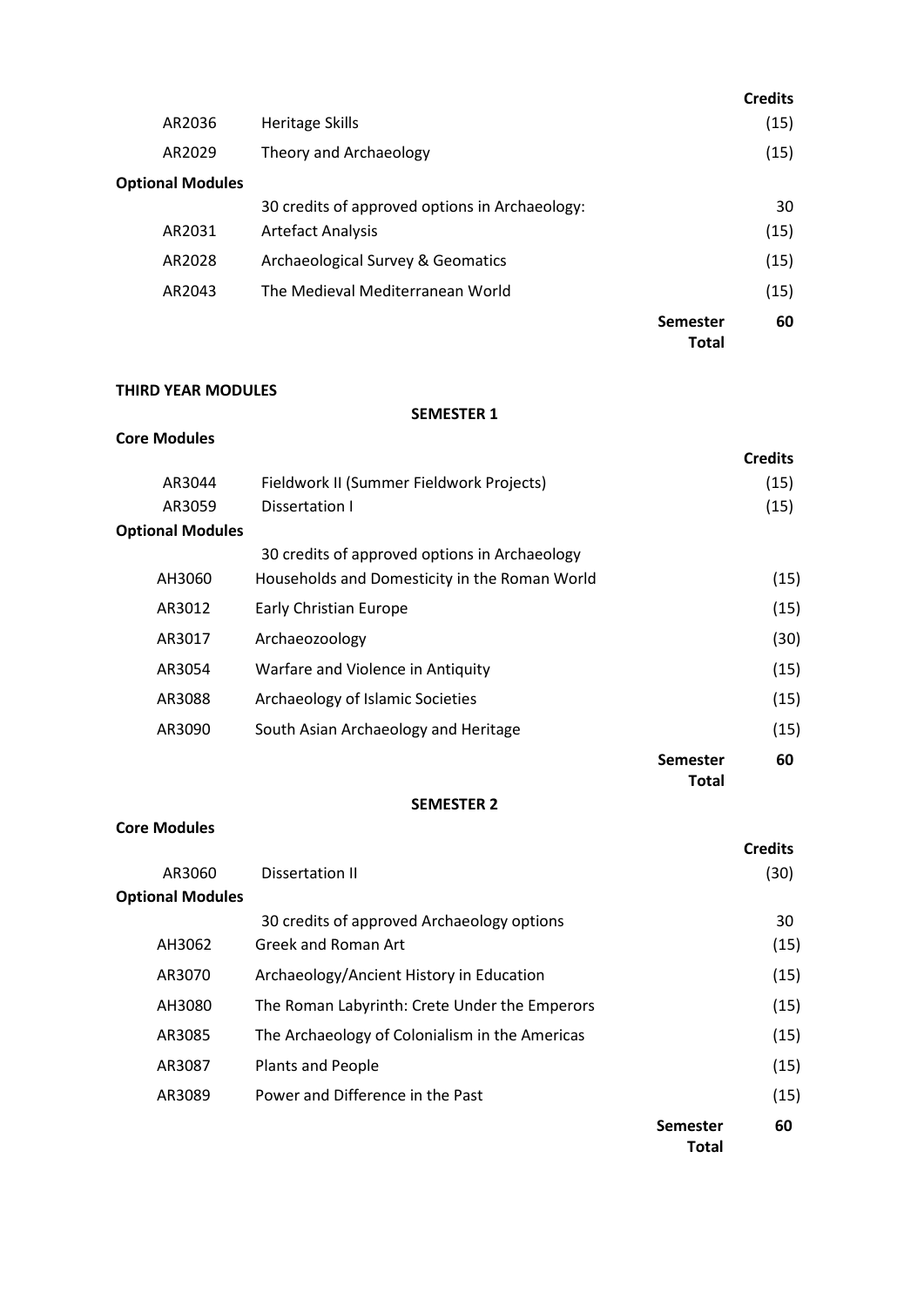## **BA ARCHAEOLOGY WITH A YEAR ABROAD**

The above four-year degree is also available. Students may only enter the four-year variant of the relevant three-year programme on the recommendation of the exchange programme coordinators and by transferring at the end of the first year. Transfer is conditional on successful completion of first-year modules. The programme structure is as for first, second and final year modules for the three-year programme (above). The third year is spent abroad at an approved partner institution.'

## **FIRST, SECOND AND FOURTH YEAR MODULES**

The regulations for first, second and final year modules are as for the three-year programme (above).

#### **THIRD YEAR MODULES**

Year abroad spent in the European Union (Erasmus Programme): in this year students join an approved partner university in the European Union. An equivalent range of courses to 120 Leicester credits is approved and followed and assessed by the host department. This normally includes a language module. The programme is assessed as a Four Year Programme with a year out, with the year abroad treated as the 'year out'. The year out does not count towards the final classification, but a student must pass all modules taken during the year abroad to proceed to the final year of the programme. The second and fourth years are used in determining the degree class, according to the standard scheme for three-year programmes.

Year abroad spent in North America or Australia (Study Abroad Programme): in this year students join the partner university at Calgary (Canada) or Adelaide (Australia); an equivalent range of courses to 120 Leicester credits is approved and followed and assessed by the host department. The programme is assessed as a Four Year Programme with a year out, with the year abroad treated as the 'year out'. The year out does not count towards the final classification, but a student must pass all modules taken during the year abroad to proceed to the final year of the programme. The second and fourth years are used in determining the degree class, according to the standard scheme for three-year programmes.

#### **Appendix 2: Module specifications**

See module specification database <http://www.le.ac.uk/sas/courses/documentation>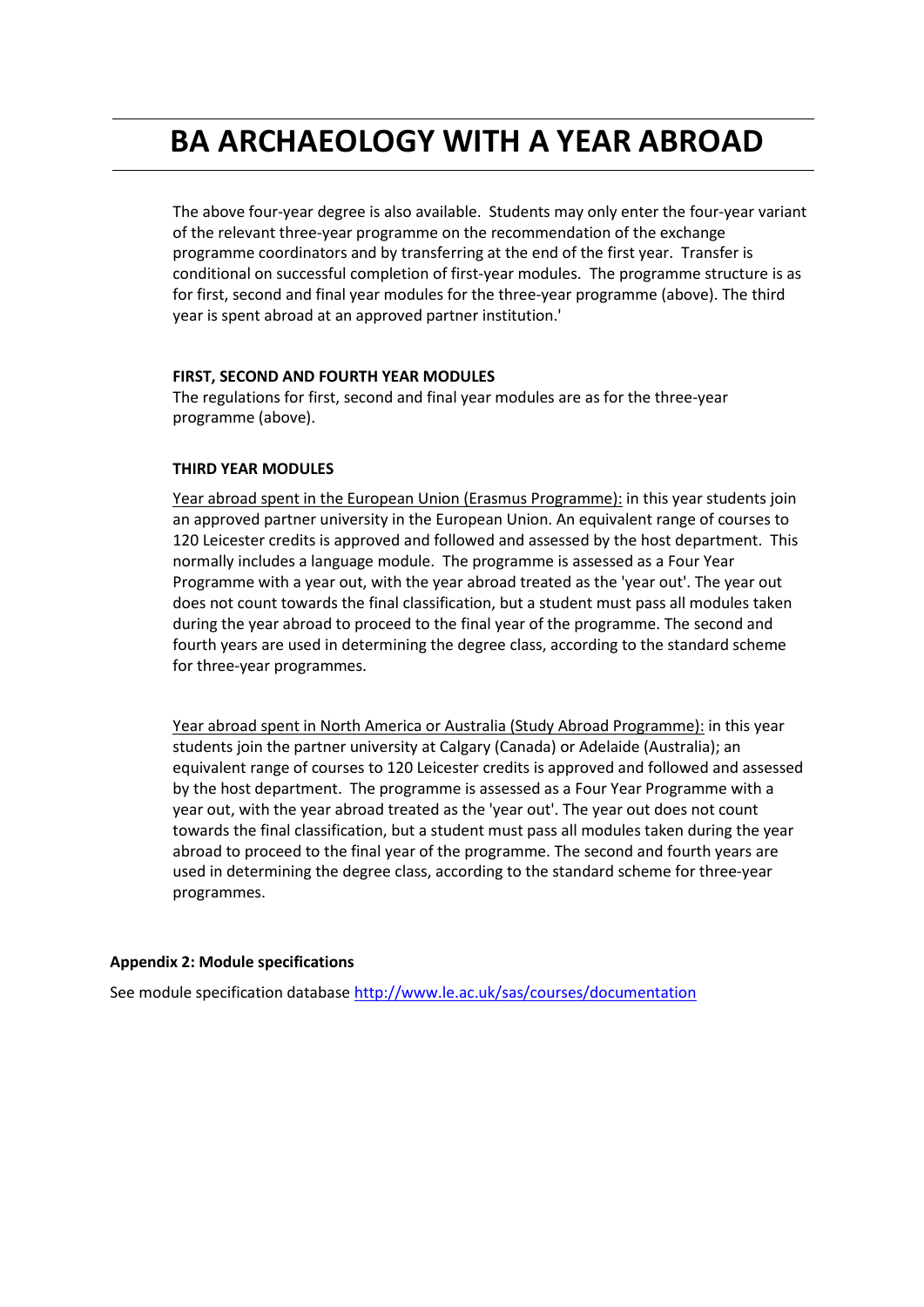#### **Appendix 3: Skills matrix**

| Programme specification appendix 3                                                                                                          |                                                  |                                         |                                            |                                      |                                    |                                   |                                                                 |                                                    |                                 |                           |                            |              |                    |
|---------------------------------------------------------------------------------------------------------------------------------------------|--------------------------------------------------|-----------------------------------------|--------------------------------------------|--------------------------------------|------------------------------------|-----------------------------------|-----------------------------------------------------------------|----------------------------------------------------|---------------------------------|---------------------------|----------------------------|--------------|--------------------|
| Skills matrix: BA Archaeology V400                                                                                                          |                                                  |                                         |                                            |                                      |                                    |                                   |                                                                 |                                                    |                                 |                           |                            |              |                    |
| Date amended: January 2019                                                                                                                  |                                                  |                                         |                                            |                                      |                                    |                                   |                                                                 |                                                    |                                 |                           |                            |              |                    |
| Programme learning outcomes                                                                                                                 | world archaeology<br>Introduction to<br>AR1004-5 | Archaeology<br>the essentials<br>AR1007 | Archaeological<br>AR1008 Using<br>Evidence | Aims and Methods<br>AR1009 Practical | Sense of the Past<br>AR1010 Making | AR10XX Thinking<br>Through Things | AR10XX Debates in<br>Archaeological<br>Contemporary<br>Research | AR3044 Fieldwork I<br>AR20XX(1) &<br>$\frac{1}{2}$ | AR2029 Theory in<br>Archaeology | AR2036 Heritage<br>Skills | $\sim$<br>AR options level | Dissertation | AR options level 3 |
| (a) Discipline specific knowledge and<br>competencies                                                                                       |                                                  |                                         |                                            |                                      |                                    |                                   |                                                                 |                                                    |                                 |                           |                            |              |                    |
| (i) Mastery of an appropriate body of knowledge                                                                                             |                                                  |                                         |                                            |                                      |                                    |                                   |                                                                 |                                                    |                                 |                           |                            |              |                    |
| Demonstrate mastery of an appropriate body of<br>archaeological knowledge                                                                   | X                                                | X                                       | X                                          | X                                    | Χ                                  | X                                 | X                                                               | X                                                  | X                               | X                         | X                          | Χ            | X                  |
| (ii) Understanding and application of key<br>concepts and techniques                                                                        |                                                  |                                         |                                            |                                      |                                    |                                   |                                                                 |                                                    |                                 |                           |                            |              |                    |
| Demonstrate understanding of the complexity of<br>reconstructing the past, the problematic and<br>varied nature of archaeological evidence. |                                                  | X                                       | X                                          | X                                    | X                                  | X                                 |                                                                 |                                                    | X                               |                           | X                          | X            | X                  |
| Demonstrate a variety of approaches to<br>understanding, constructing and interpreting the<br>past.                                         |                                                  | X                                       |                                            | X                                    |                                    |                                   |                                                                 |                                                    | X                               | X                         | X                          |              | X                  |
| Demonstrate comprehension of and practice in a<br>variety of archaeological practical techniques.                                           |                                                  | X                                       |                                            | X                                    |                                    |                                   |                                                                 | X                                                  |                                 |                           | X                          |              | X                  |
| (iii) Critical analysis of key issues                                                                                                       |                                                  |                                         |                                            |                                      |                                    |                                   |                                                                 |                                                    |                                 |                           |                            |              |                    |
| Compare and analyse the development of<br>different societies and cultures.                                                                 | X                                                |                                         |                                            |                                      | X                                  | X                                 | X                                                               |                                                    | X                               | X                         | X                          |              | X                  |
| Analyse past human societies through the<br>assessment of continuity and change over<br>extended time spans.                                | X                                                |                                         |                                            |                                      | X                                  | X                                 | X                                                               |                                                    | X                               |                           | X                          |              | X                  |
| Reflect critically on the nature and theoretical<br>basis of Archaeology as a discipline.                                                   |                                                  | X                                       |                                            |                                      | X                                  | X                                 | Χ                                                               |                                                    |                                 | X                         | X                          |              | X                  |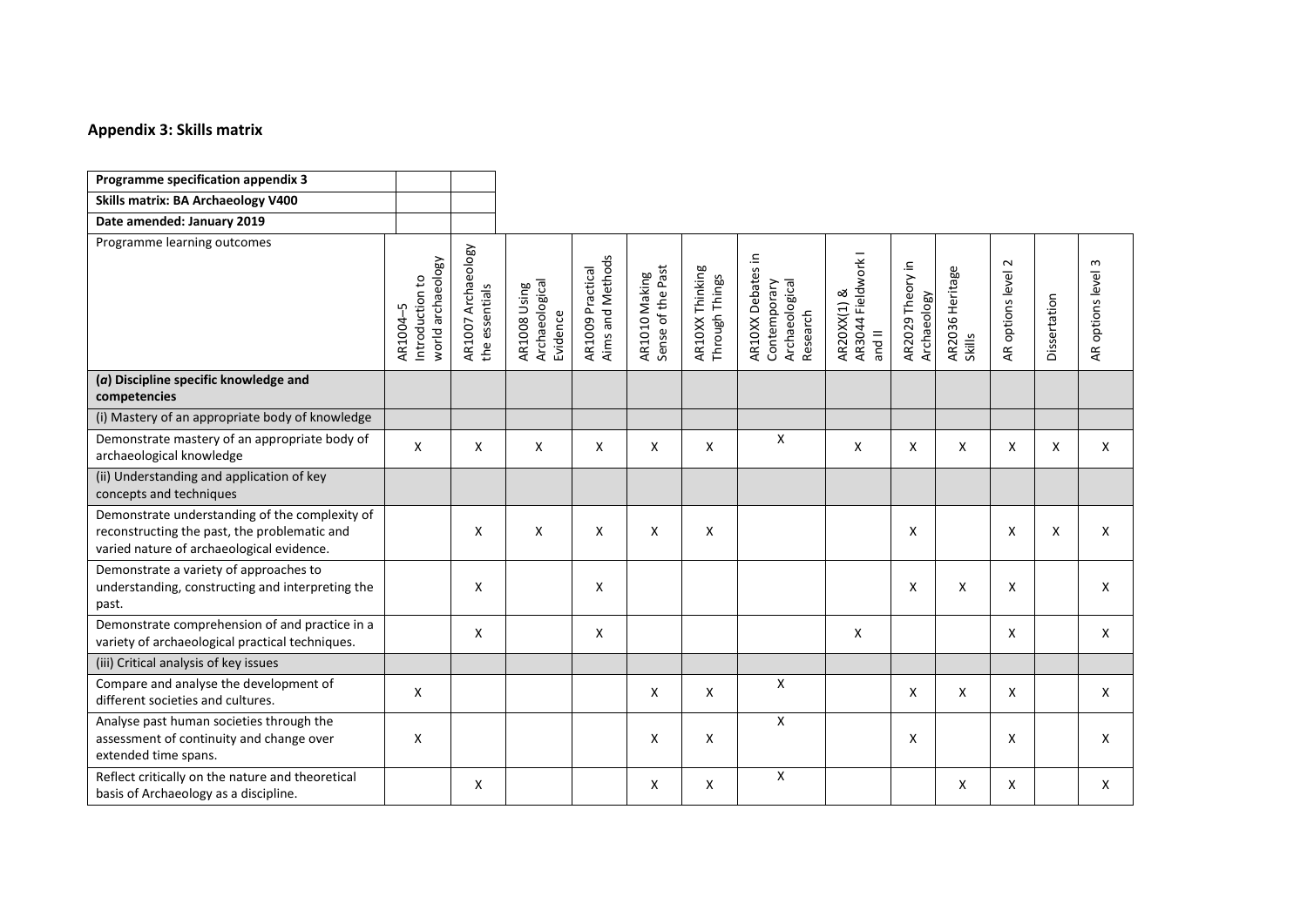| (iv) Clear and concise presentation of material                                                                                                                                                    |                    |   |                |   |                           |   |                    |   |   |                |   |   |   |
|----------------------------------------------------------------------------------------------------------------------------------------------------------------------------------------------------|--------------------|---|----------------|---|---------------------------|---|--------------------|---|---|----------------|---|---|---|
| Present archaeological problems and arguments<br>in a variety of written and oral formats.                                                                                                         | X                  | X | X              | X | X                         | X | X                  |   | X | X              | X | X | X |
| (v) Critical appraisal of evidence with appropriate<br>insight                                                                                                                                     |                    |   |                |   |                           |   |                    |   |   |                |   |   |   |
| Develop and sustain archaeological arguments,<br>formulating appropriate questions and utilising<br>evidence.                                                                                      |                    |   | X              | X | X                         |   | X                  |   | X |                | X | X | X |
| Read, analyse, and reflect critically on<br>archaeological source materials and their<br>contexts, and on the variety of such sources.                                                             | X                  | X | Χ              | X | X                         | X | X                  |   | X |                | X | X | X |
| (vi) Other discipline specific competencies                                                                                                                                                        |                    |   |                |   |                           |   |                    |   |   |                |   |   |   |
| Design, research and present an independently<br>conceived piece of archaeological writing                                                                                                         |                    |   |                |   | X                         |   |                    |   |   | X              |   | X |   |
| Gain direct experience of materials handling and<br>interpretation                                                                                                                                 |                    |   |                | X |                           | X |                    | X |   |                | X |   | X |
| Develop understanding of relevant disciplinary<br>guidelines, standards, legislative and professional<br>frameworks.                                                                               |                    | X |                |   |                           |   | X                  | X |   | X              |   |   |   |
| (b) Transferable skills                                                                                                                                                                            |                    |   |                |   |                           |   |                    |   |   |                |   |   |   |
| (i) Oral communication                                                                                                                                                                             |                    |   |                |   |                           |   |                    |   |   |                |   |   |   |
| Demonstrate clarity, fluency and coherence in<br>oral expression of archaeological issues                                                                                                          |                    |   |                |   | X                         |   | X                  |   | X | X              | X |   | X |
| Participate effectively in group discussions                                                                                                                                                       | $\pmb{\mathsf{X}}$ |   | $\pmb{\times}$ | X | $\boldsymbol{\mathsf{X}}$ | X | $\pmb{\mathsf{X}}$ | X | X | $\pmb{\times}$ | X |   | X |
| (ii) Written communication                                                                                                                                                                         |                    |   |                |   |                           |   |                    |   |   |                |   |   |   |
| Develop and sustain archaeological arguments in<br>a variety of literary forms                                                                                                                     | X                  |   |                | Χ | X                         |   | X                  | X | X | X              | X | X | X |
| Demonstrate clarity, fluency and coherence in<br>written expression of archaeological issues                                                                                                       | X                  | X | X              | X | X                         | X | $\mathsf{X}$       | X | X | X              | X | X | X |
| (iii) Information technology                                                                                                                                                                       |                    |   |                |   |                           |   |                    |   |   |                |   |   |   |
| Use IT to effectively support archaeological<br>studies, including bibliographic and archive<br>searches at national and local level, data analysis<br>and written/visual presentation of evidence | X                  | X | X              | X | X                         | X | x                  | X | X | X              | X | X | X |
| (iv) Numeracy                                                                                                                                                                                      |                    |   |                |   |                           |   |                    |   |   |                |   |   |   |